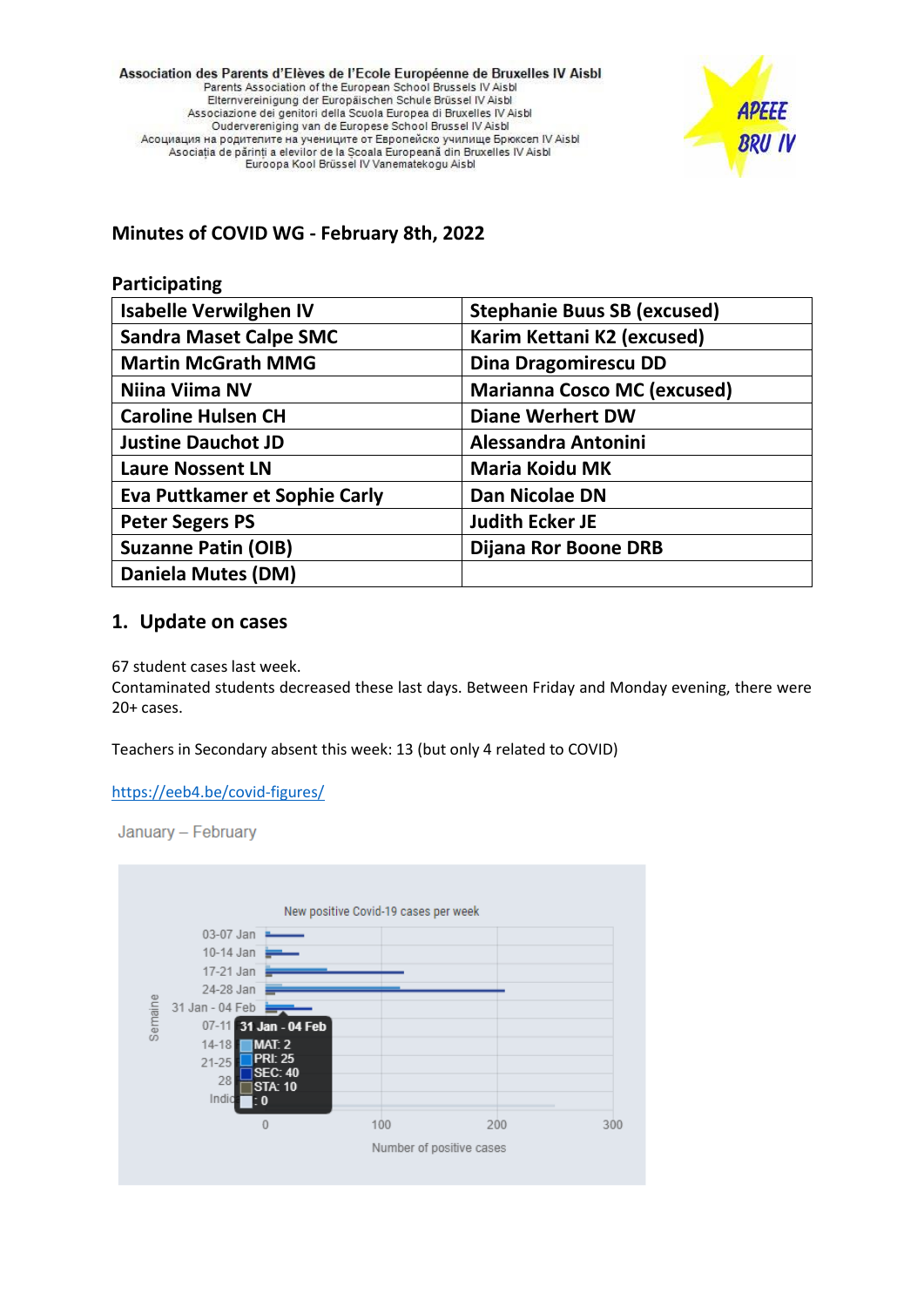**2. When tested COVID positive, why does a child need to have a medical certificate as well?**

Legal obligation after two days of absence in order to justify the absence.

**3. Kids with breathing problems who take mask off should be isolated and not share room**

Teachers will be informed accordingly. It's better to send the student outside if he/she has breathing problems.

Judith Ecker explains that a student had been sent to the infirmary for a small injury and Another student had come in with headache, nausea and breathing problems, and this second student was asked to take his mask off to help him breathing.

Maybe it would be best to make sure COVID symptoms are not placed in the same room. An email had been sent to the nurses concerning this particular situation. The parents received a reply from the nurses.

The nurses explained that they know the symptoms very well and better than the students and that they do not mix students with and without Covid in the same room.

There are three rooms for nurses to place students according to their symptoms.

COCOM confirms that students with heavy breathing problems should stay in quarantine.

### **4. CO<sup>2</sup> meters**

### **a. Overview of number of alarms triggered and actions taken**

Peter Segers explained that the meters have now been installed in all the classes (300) and the school is taking daily measurements.

Teachers are supposed to manually fill out a form when the alarm triggers.

Two meters had very high levels but the devices were not well calibrated, they will be sent back to the manufacturer.

Actions are being taken by opening the window when the alarm is triggered.

In Nursery, the situation is good and no alarms have been triggered.

### **b. Are there CO2 meters in the changing rooms**

Peter Segers informs the parents that they have not yet been installed in the changing rooms.

The school is looking to find the best solution to install them, as electricity is needed as well as they should be protected from vandalism.

Caroline Hulsen a pris des mesures dans les vestiaires : 900 est rarement dépassé sauf à l'exception de trois situations : quand le professeur est resté plus longtemps dans le vestiaire.

Autre situation montée à plus de 1000 quand deux classes se sont succédées sans pouvoir aérer le vestiaire.